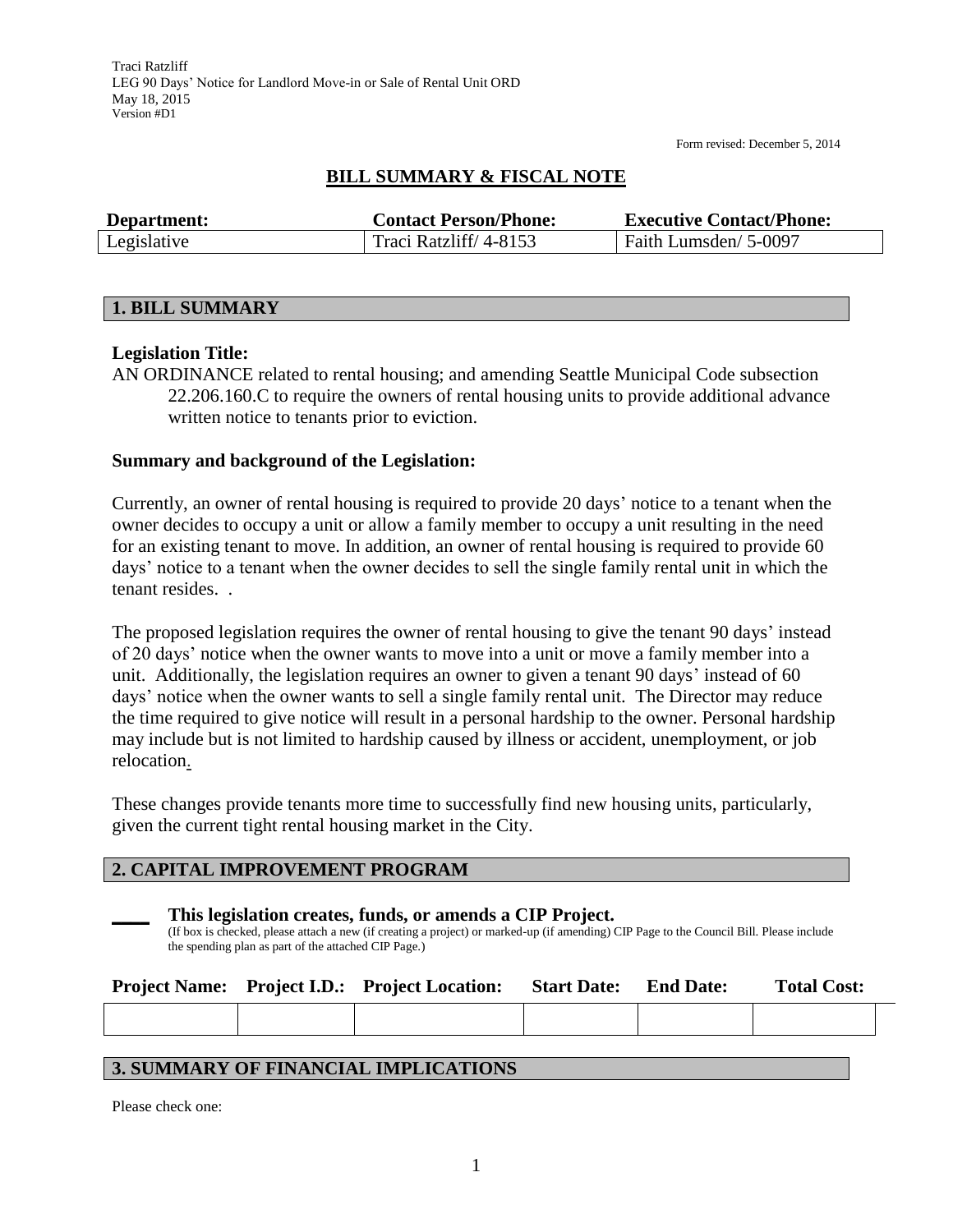

**\_\_\_\_ This legislation has direct financial implications***.* (If the legislation has direct fiscal impacts (appropriations, revenue, positions), fill out the relevant sections below. If the financial implications are indirect or longer-term, describe them in narrative in the "Other Implications" section.)

#### **\_\_x\_\_ This legislation does not have direct financial implications.**

(Please skip to "Other Implications" section at the end of the document and answer questions a-i.)

| Budget program(s) affected:                  |                         |                                |                               |      |  |
|----------------------------------------------|-------------------------|--------------------------------|-------------------------------|------|--|
|                                              |                         | <b>General Fund \$</b>         | Other \$                      |      |  |
| <b>Estimated \$ Appropriation</b><br>change: | 2015                    | 2016                           | 2015                          | 2016 |  |
|                                              |                         | <b>Revenue to General Fund</b> | <b>Revenue to Other Funds</b> |      |  |
| <b>Estimated \$ Revenue change:</b>          | 2015                    | 2016                           | 2015                          | 2016 |  |
|                                              | <b>No. of Positions</b> |                                | <b>Total FTE Change</b>       |      |  |
| <b>Positions affected:</b>                   | 2015                    | 2016                           | 2015                          | 2016 |  |
| Other departments affected:                  |                         |                                |                               |      |  |

| 3.a. Appropriations |  |  |
|---------------------|--|--|

## **\_\_\_\_ This legislation adds, changes, or deletes appropriations.**

(If this box is checked, please complete this section. If this box is not checked, please proceed to Revenues)

| <b>Fund Name and</b><br>number | Dept | <b>Budget Control</b><br>Level Name/#* | 2015<br>Appropriation<br><b>Change</b> | 2016 Estimated<br>Appropriation<br>Change |
|--------------------------------|------|----------------------------------------|----------------------------------------|-------------------------------------------|
|                                |      |                                        |                                        |                                           |
| <b>TOTAL</b>                   |      |                                        |                                        |                                           |

**\****See budget book to obtain the appropriate Budget Control Level for your department.*

(This table should reflect appropriations that are a direct result of this legislation. In the event that the project/programs associated with this ordinance had, or will have, appropriations in other legislation please provide details in the Appropriation Notes section below. If the appropriation is not complete supported by revenue/reimbursements listed below, please identify the funding source (e.g. available fund balance) to cover this appropriation in the notes section. Also indicate if the legislation changes appropriations one-time, ongoing, or both.)

## Appropriations Notes:

#### **3.b. Revenues/Reimbursements**

#### **\_\_\_\_ This legislation adds, changes, or deletes revenues or reimbursements.**

(If this box is checked, please complete this section. If this box is not checked, please proceed to Positions)

## **Anticipated Revenue/Reimbursement Resulting from this Legislation:**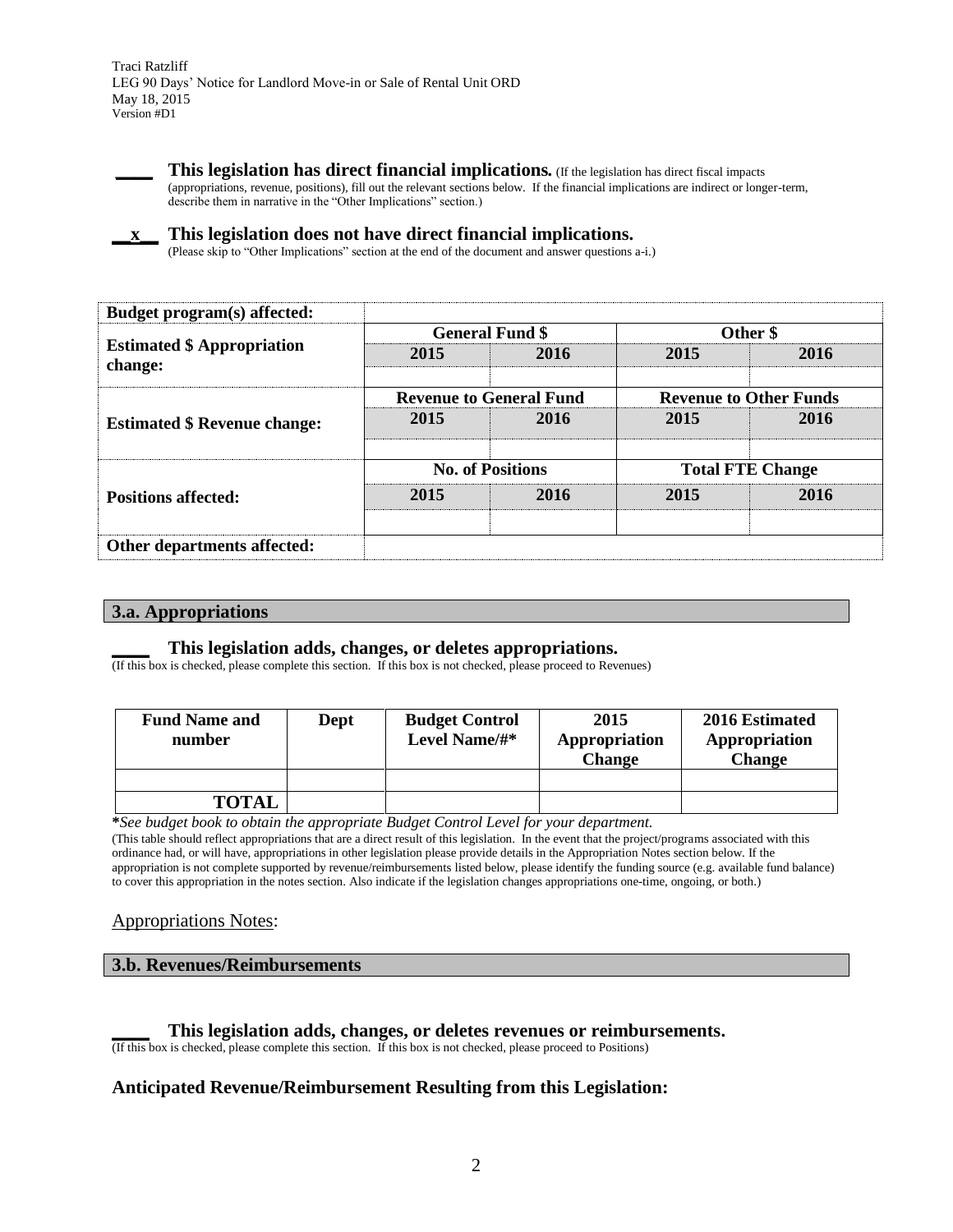Traci Ratzliff LEG 90 Days' Notice for Landlord Move-in or Sale of Rental Unit ORD May 18, 2015 Version #D1

| <b>Fund Name and</b> | Dept | <b>Revenue Source</b> | 2015    | 2016 Estimated |
|----------------------|------|-----------------------|---------|----------------|
| <b>Number</b>        |      |                       | Revenue | Revenue        |
|                      |      |                       |         |                |
| <b>TOTAL</b>         |      |                       |         |                |

(This table should reflect revenues/reimbursements that are a direct result of this legislation. In the event that the issues/projects associated with this ordinance/resolution have revenues or reimbursements that were, or will be, received because of previous or future legislation or budget actions, please provide details in the Notes section below. Do the revenue sources have match requirements? If so, what are they?)

### Revenue/Reimbursement Notes:

#### **3.c. Positions**

## **\_\_\_\_ This legislation adds, changes, or deletes positions.**

(If this box is checked, please complete this section. If this box is not checked, please proceed to Other Implications)

## **Total Regular Positions Created, Modified, or Abrogated through this Legislation, Including FTE Impact:**

| Position # for<br><b>Existing</b><br><b>Positions</b> | <b>Position Title &amp;</b><br>Department* | <b>Fund</b><br>Name $\& \#$ | Program<br>& BCL | PT/FT | 2015<br><b>Positions</b> | 2015<br><b>FTE</b> | Does it sunset?<br>(If yes, explain below<br>in Position Notes) |
|-------------------------------------------------------|--------------------------------------------|-----------------------------|------------------|-------|--------------------------|--------------------|-----------------------------------------------------------------|
|                                                       |                                            |                             |                  |       |                          |                    |                                                                 |
|                                                       |                                            |                             |                  |       |                          |                    |                                                                 |
|                                                       |                                            |                             |                  |       |                          |                    |                                                                 |
| <b>TOTAL</b>                                          |                                            |                             |                  |       |                          |                    |                                                                 |

*\* List each position separately*

(This table should only reflect the actual number of positions created by this legislation In the event that positions have been, or will be, created as a result of previous or future legislation or budget actions, please provide details in the Notes section below.)

## Position Notes:

#### **4. OTHER IMPLICATIONS**

- **a) Does the legislation have indirect or long-term financial impacts to the City of Seattle that are not reflected in the above? N/A** (If yes, explain here.)
- **b) Is there financial cost or other impacts of not implementing the legislation?** N/A (Estimate the costs to the City of not implementing the legislation, including estimated costs to maintain or expand an existing facility or the cost avoidance due to replacement of an existing facility, potential conflicts with regulatory requirements, or other potential costs or consequences.)